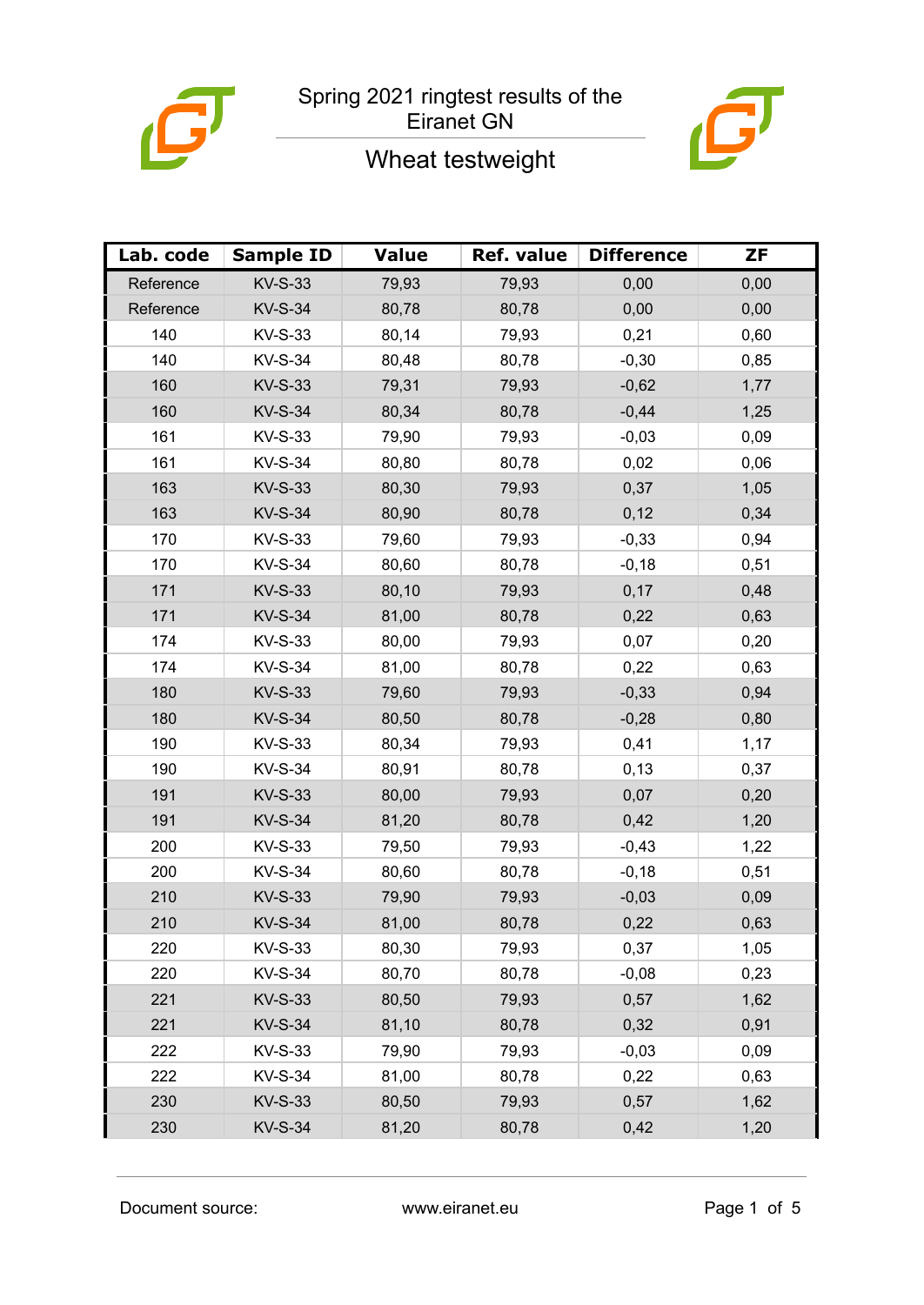

# Wheat testweight



| 251 | <b>KV-S-33</b> | 80,60 | 79,93 | 0,67    | 1,91 |
|-----|----------------|-------|-------|---------|------|
| 251 | <b>KV-S-34</b> | 81,30 | 80,78 | 0,52    | 1,48 |
| 253 | <b>KV-S-33</b> | 80,20 | 79,93 | 0,27    | 0,77 |
| 253 | <b>KV-S-34</b> | 80,80 | 80,78 | 0,02    | 0,06 |
| 254 | <b>KV-S-33</b> | 80,50 | 79,93 | 0,57    | 1,62 |
| 254 | <b>KV-S-34</b> | 81,60 | 80,78 | 0,82    | 2,33 |
| 255 | <b>KV-S-33</b> | 80,20 | 79,93 | 0,27    | 0,77 |
| 255 | <b>KV-S-34</b> | 81,20 | 80,78 | 0,42    | 1,20 |
| 256 | <b>KV-S-33</b> | 80,70 | 79,93 | 0,77    | 2,19 |
| 256 | <b>KV-S-34</b> | 81,20 | 80,78 | 0,42    | 1,20 |
| 261 | <b>KV-S-33</b> | 80,22 | 79,93 | 0,29    | 0,83 |
| 261 | <b>KV-S-34</b> | 80,87 | 80,78 | 0,09    | 0,26 |
| 270 | <b>KV-S-33</b> | 81,50 | 79,93 | 1,57    | 4,47 |
| 270 | <b>KV-S-34</b> | 81,80 | 80,78 | 1,02    | 2,90 |
| 271 | <b>KV-S-33</b> | 80,30 | 79,93 | 0,37    | 1,05 |
| 271 | <b>KV-S-34</b> | 80,90 | 80,78 | 0,12    | 0,34 |
| 272 | <b>KV-S-33</b> | 80,20 | 79,93 | 0,27    | 0,77 |
| 272 | <b>KV-S-34</b> | 80,70 | 80,78 | $-0,08$ | 0,23 |
| 274 | <b>KV-S-33</b> | 80,83 | 79,93 | 0,90    | 2,56 |
| 274 | <b>KV-S-34</b> | 81,16 | 80,78 | 0,38    | 1,08 |
| 280 | <b>KV-S-33</b> | 80,60 | 79,93 | 0,67    | 1,91 |
| 280 | <b>KV-S-34</b> | 81,3  | 80,78 | 0,52    | 1,48 |
| 282 | <b>KV-S-33</b> | 80,20 | 79,93 | 0,27    | 0,77 |
| 282 | <b>KV-S-34</b> | 80,70 | 80,78 | $-0,08$ | 0,23 |
| 283 | KV-S-33        | 80,60 | 79,93 | 0,67    | 1,91 |
| 283 | <b>KV-S-34</b> | 81,20 | 80,78 | 0,42    | 1,20 |
| 284 | <b>KV-S-33</b> | 80,60 | 79,93 | 0,67    | 1,91 |
| 284 | <b>KV-S-34</b> | 81,00 | 80,78 | 0,22    | 0,63 |
| 290 | <b>KV-S-33</b> | 80,40 | 79,93 | 0,47    | 1,34 |
| 290 | <b>KV-S-34</b> | 81,40 | 80,78 | 0,62    | 1,77 |
| 291 | <b>KV-S-33</b> | 80,20 | 79,93 | 0,27    | 0,77 |
| 291 | <b>KV-S-34</b> | 81,30 | 80,78 | 0,52    | 1,48 |
| 293 | KV-S-33        | 79,70 | 79,93 | $-0,23$ | 0,65 |
| 293 | <b>KV-S-34</b> | 80,70 | 80,78 | $-0,08$ | 0,23 |
| 300 | <b>KV-S-33</b> | 80,80 | 79,93 | 0,87    | 2,48 |
| 300 | <b>KV-S-34</b> | 81,30 | 80,78 | 0,52    | 1,48 |
|     |                |       |       |         |      |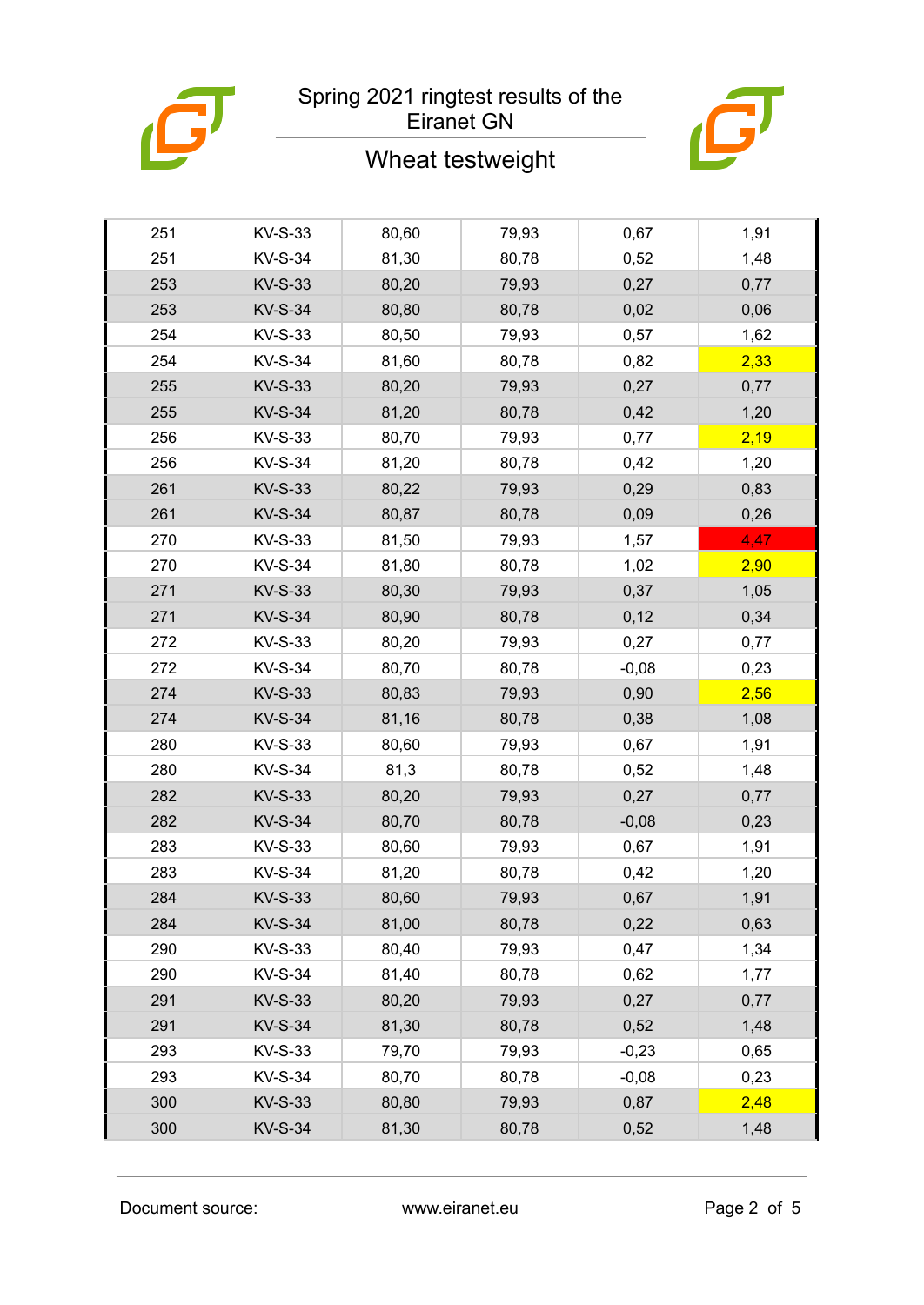

# Wheat testweight



| 310 | <b>KV-S-33</b> | 79,80 | 79,93 | $-0,13$ | 0,37 |
|-----|----------------|-------|-------|---------|------|
| 310 | <b>KV-S-34</b> | 80,60 | 80,78 | $-0,18$ | 0,51 |
| 322 | <b>KV-S-33</b> | 80,60 | 79,93 | 0,67    | 1,91 |
| 322 | <b>KV-S-34</b> | 81,20 | 80,78 | 0,42    | 1,20 |
| 330 | <b>KV-S-33</b> | 80,10 | 79,93 | 0,17    | 0,48 |
| 330 | <b>KV-S-34</b> | 81,10 | 80,78 | 0,32    | 0,91 |
| 331 | <b>KV-S-33</b> | 80,70 | 79,93 | 0,77    | 2,19 |
| 331 | <b>KV-S-34</b> | 81,30 | 80,78 | 0,52    | 1,48 |
| 351 | <b>KV-S-33</b> | 80,30 | 79,93 | 0,37    | 1,05 |
| 351 | <b>KV-S-34</b> | 81,00 | 80,78 | 0,22    | 0,63 |
| 360 | <b>KV-S-33</b> | 80,70 | 79,93 | 0,77    | 2,19 |
| 360 | <b>KV-S-34</b> | 81,70 | 80,78 | 0,92    | 2,62 |
| 372 | <b>KV-S-33</b> | 79,86 | 79,93 | $-0,07$ | 0,20 |
| 372 | <b>KV-S-34</b> | 80,82 | 80,78 | 0,04    | 0,11 |
| 380 | <b>KV-S-33</b> | 79,80 | 79,93 | $-0,13$ | 0,37 |
| 380 | <b>KV-S-34</b> | 80,20 | 80,78 | $-0,58$ | 1,65 |
| 382 | <b>KV-S-33</b> | 80,40 | 79,93 | 0,47    | 1,34 |
| 382 | <b>KV-S-34</b> | 81,00 | 80,78 | 0,22    | 0,63 |
| 401 | <b>KV-S-33</b> | 80,30 | 79,93 | 0,37    | 1,05 |
| 401 | <b>KV-S-34</b> | 80,90 | 80,78 | 0,12    | 0,34 |
| 406 | <b>KV-S-33</b> | 80,60 | 79,93 | 0,67    | 1,91 |
| 406 | <b>KV-S-34</b> | 81,00 | 80,78 | 0,22    | 0,63 |
| 407 | <b>KV-S-33</b> | 80,40 | 79,93 | 0,47    | 1,34 |
| 407 | <b>KV-S-34</b> | 80,80 | 80,78 | 0,02    | 0,06 |
| 430 | <b>KV-S-33</b> | 80,1  | 79,93 | 0,17    | 0,48 |
| 430 | <b>KV-S-34</b> | 80,58 | 80,78 | $-0,20$ | 0,57 |
| 440 | <b>KV-S-33</b> | 79,80 | 79,93 | $-0,13$ | 0,37 |
| 440 | <b>KV-S-34</b> | 80,30 | 80,78 | $-0,48$ | 1,37 |
| 450 | <b>KV-S-33</b> | 80,17 | 79,93 | 0,24    | 0,68 |
| 450 | <b>KV-S-34</b> | 80,74 | 80,78 | $-0,04$ | 0,11 |
| 480 | <b>KV-S-33</b> | 79,90 | 79,93 | $-0,03$ | 0,09 |
| 480 | <b>KV-S-34</b> | 80,20 | 80,78 | $-0,58$ | 1,65 |
| 481 | KV-S-33        | 80,4  | 79,93 | 0,47    | 1,34 |
| 481 | <b>KV-S-34</b> | 80,8  | 80,78 | 0,02    | 0,06 |
| 482 | <b>KV-S-33</b> | 80,30 | 79,93 | 0,37    | 1,05 |
| 482 | <b>KV-S-34</b> | 81,00 | 80,78 | 0,22    | 0,63 |

Document source: www.eiranet.eu Page 3 of 5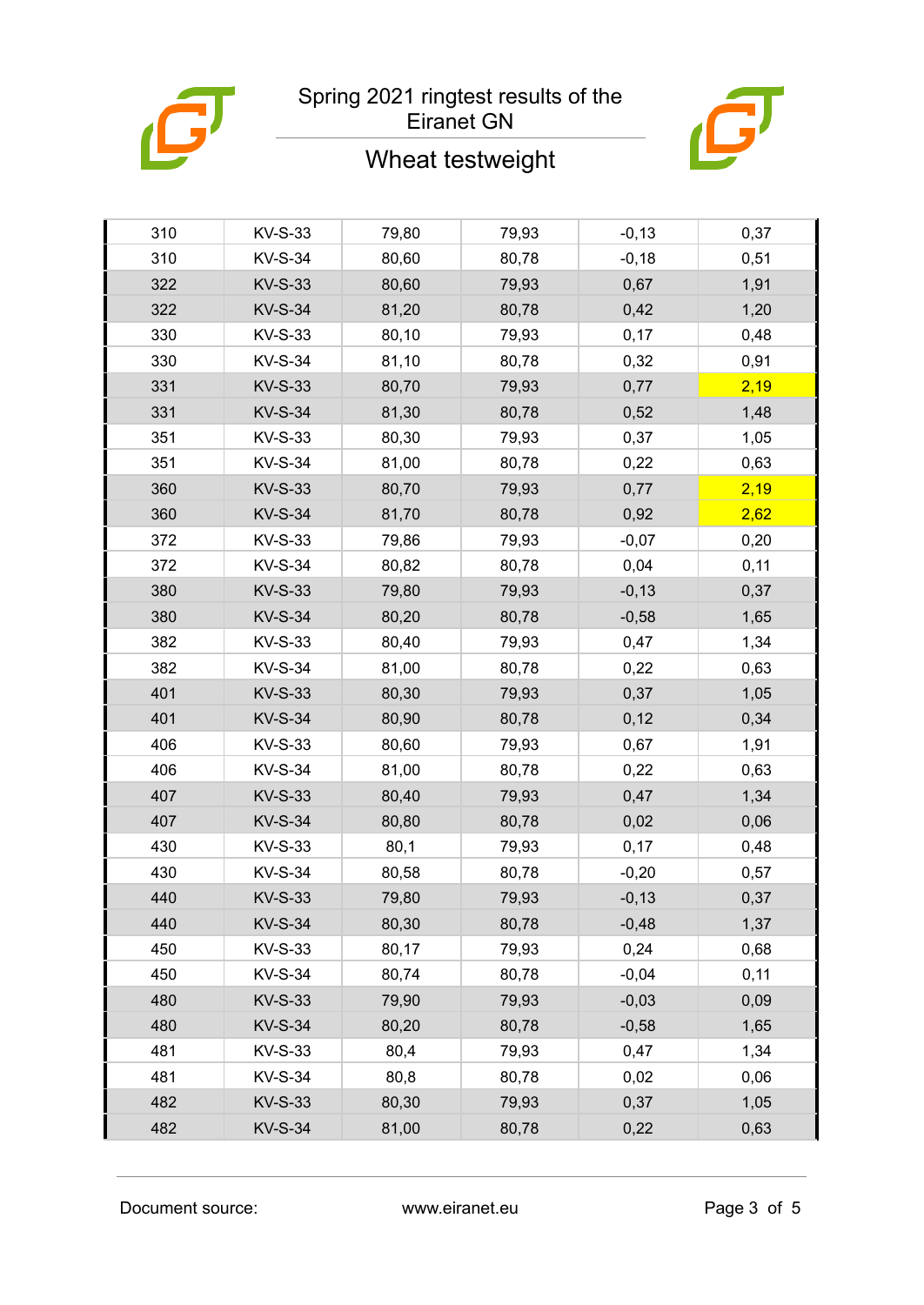

# Wheat testweight



| 483 | <b>KV-S-33</b> | 80    | 79,93 | 0,07     | 0,20 |
|-----|----------------|-------|-------|----------|------|
| 483 | <b>KV-S-34</b> | 80,6  | 80,78 | $-0,18$  | 0,51 |
| 490 | <b>KV-S-33</b> | 80,20 | 79,93 | 0,27     | 0,77 |
| 490 | <b>KV-S-34</b> | 80,60 | 80,78 | $-0,18$  | 0,51 |
| 492 | <b>KV-S-33</b> | 80,5  | 79,93 | 0,57     | 1,62 |
| 492 | <b>KV-S-34</b> | 81    | 80,78 | 0,22     | 0,63 |
| 493 | <b>KV-S-33</b> | 80,70 | 79,93 | 0,77     | 2,19 |
| 493 | <b>KV-S-34</b> | 81,00 | 80,78 | 0,22     | 0,63 |
| 494 | <b>KV-S-33</b> | 80,50 | 79,93 | 0,57     | 1,62 |
| 494 | <b>KV-S-34</b> | 80,50 | 80,78 | $-0,28$  | 0,80 |
| 495 | <b>KV-S-33</b> | 80,40 | 79,93 | 0,47     | 1,34 |
| 495 | <b>KV-S-34</b> | 80,50 | 80,78 | $-0,28$  | 0,80 |
| 500 | <b>KV-S-33</b> | 80,3  | 79,93 | 0,37     | 1,05 |
| 500 | <b>KV-S-34</b> | 80,5  | 80,78 | $-0,28$  | 0,80 |
| 503 | <b>KV-S-33</b> | 80,40 | 79,93 | 0,47     | 1,34 |
| 503 | <b>KV-S-34</b> | 80,40 | 80,78 | $-0,38$  | 1,08 |
| 504 | <b>KV-S-33</b> | 80,4  | 79,93 | 0,47     | 1,34 |
| 504 | <b>KV-S-34</b> | 80,9  | 80,78 | 0,12     | 0,34 |
| 530 | <b>KV-S-33</b> | 80,70 | 79,93 | 0,77     | 2,19 |
| 530 | <b>KV-S-34</b> | 81,20 | 80,78 | 0,42     | 1,20 |
| 550 | <b>KV-S-33</b> | 79,7  | 79,93 | $-0,23$  | 0,65 |
| 550 | <b>KV-S-34</b> | 80,4  | 80,78 | $-0,38$  | 1,08 |
| 551 | <b>KV-S-33</b> | 80,20 | 79,93 | 0,27     | 0,77 |
| 551 | <b>KV-S-34</b> | 80,80 | 80,78 | 0,02     | 0,06 |
| 560 | KV-S-33        | 79,8  | 79,93 | $-0, 13$ | 0,37 |
| 560 | <b>KV-S-34</b> | 80,5  | 80,78 | $-0,28$  | 0,80 |
| 640 | <b>KV-S-33</b> | 79,61 | 79,93 | $-0,32$  | 0,91 |
| 640 | <b>KV-S-34</b> | 80,33 | 80,78 | $-0,45$  | 1,28 |
| 660 | <b>KV-S-33</b> | 80,2  | 79,93 | 0,27     | 0,77 |
| 660 | <b>KV-S-34</b> | 80,9  | 80,78 | 0,12     | 0,34 |
| 665 | <b>KV-S-33</b> | 80,40 | 79,93 | 0,47     | 1,34 |
| 665 | <b>KV-S-34</b> | 80,80 | 80,78 | 0,02     | 0,06 |
| 666 | KV-S-33        | 80,4  | 79,93 | 0,47     | 1,34 |
| 666 | <b>KV-S-34</b> | 80,9  | 80,78 | 0,12     | 0,34 |
| 675 | <b>KV-S-33</b> | 80,60 | 79,93 | 0,67     | 1,91 |
| 675 | <b>KV-S-34</b> | 80,90 | 80,78 | 0,12     | 0,34 |

Document source: www.eiranet.eu Page 4 of 5